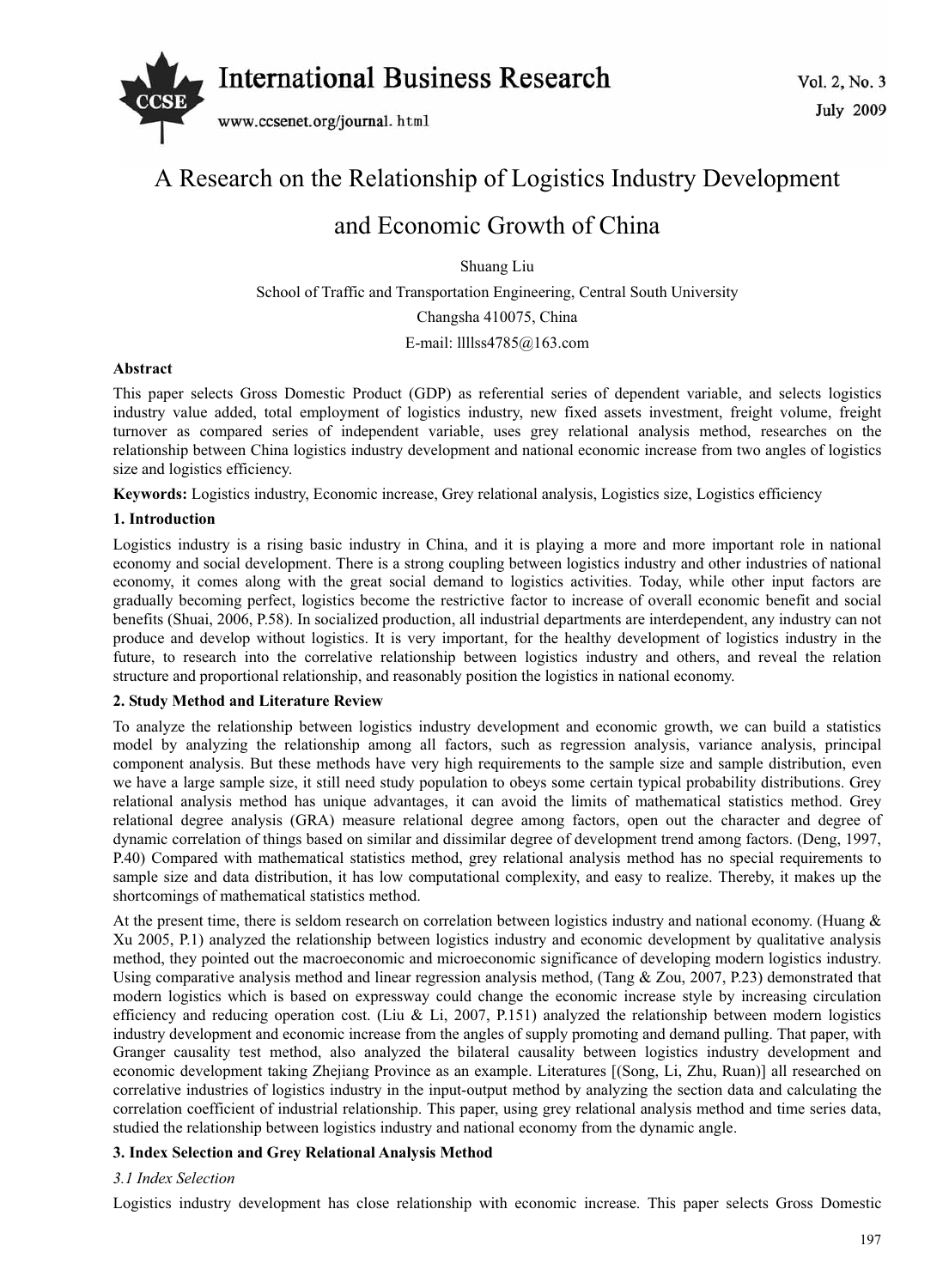Product (GDP) as economic increase index. Logistics industry development level can be reflected by benefit indexes and dimension indexes, such as output and employment. On the aspect of scale, we select logistics industry value added, total employment of logistics industry and fixed assets investment three indexes to reflect output scale and employment scale of logistics industry. Because of statistical data limit, we use freight volume and freight turnover two physical quantity indexes to reflect benefit of logistics industry (Wu, 2008, P.118). This study depends on the publication data from China Statistical Yearbook issues from 2001 to 2008.

#### *3.2 Grey Relational Analysis Method* (Liu & Dang, 2004, P.55)

Grey system theory was originated by Deng in 1982 and has been widely used to solve the uncertainly problems under the discrete data and incomplete information. It is a recent theory that deals with poor, incomplete, or uncertain problems of the systems. One of the major advantages of the grey system theory is that it can generate satisfactory outcomes using a relatively small amount of data or with great variability in factors since it can increase the data regularity with proper data treatment. Similar to fuzzy set theory, grey theory is an effective mathematical means of resolving problems containing uncertainty and indetermination. The concept of grey relational space was proposed by Deng, based on the combined concepts of system theory, space theory and control theory. It can be used to capture the correlations between the reference factor and other compared factors of a system. The grey relation analysis (GRA) is one that analyzes uncertain relations between one main factor and all the other factors in a given system. Fields covered by grey theory include forecasting, system control, data processing, modeling, and decision-making.

The calculation procedures are summarized as follows.

*Step 1*: Generate the referential series of  $X_0 = (x_0(1), x_0(2), \dots, x_0(n))$  and  $x_i$  is the compared series of  $X_m = (x_m(1), x_m(2), \dots, x_m(n))$ , where,  $i = 1, 2, \dots, m$  The compared series  $x_i$  can be represented in a matrix form as (1).

$$
X_{i} = \begin{vmatrix} x_{1}(1) & x_{1}(2) & \cdots & x_{1}(n) \\ x_{2}(1) & x_{2}(2) & \cdots & x_{2}(n) \\ \vdots & \vdots & \ddots & \vdots \\ x_{m}(1) & x_{m}(2) & \cdots & x_{m}(n) \end{vmatrix}
$$
 (1)

*Step 2:* Normalize the data set. The formula is defined as (2).

$$
X'_{i} = X_{i} / x_{i}(1) = \begin{vmatrix} x_{1}(1) & x_{1}(2) & \cdots & x_{1}(n) \\ x_{2}(1) & x_{2}(2) & \cdots & x_{2}(n) \\ \vdots & \vdots & \ddots & \vdots \\ x_{m}(1) & x_{m}(2) & \cdots & x_{m}(n) \end{vmatrix}
$$
 (2)

*Step 3*: Calculate the distance of  $\Delta_i(k)$ , that is, the absolute value of difference between  $x_0(k)$  and  $x_i(k)$ . The formula of  $\Delta_i(k)$  is defined as (3).

$$
\Delta_i(k) = |x_0(k) - x_i(k)| \quad (i = 1, 2, \cdots, m) \tag{3}
$$

*Step 4*: Calculate the grey relational coefficient  $\gamma(x_0(k), x_i(k))$  *i* using the equation (4).

$$
\gamma(x_0(k), x_i(k)) = \frac{\min_{i} \min_{k} |x_0(k) - x_i(k)| + \xi \max_{i} \max_{k} |x_0(k) - x_i(k)|}{|x_0(k) - x_i(k)| + \xi \max_{i} \max_{k} |x_0(k) - x_i(k)|}
$$
(4)  

$$
(k = 1, 2, \dots, n; i = 1, 2, \dots, m)
$$

Where  $\xi$  is the distinguished coefficient,  $(\xi \in [0,1])$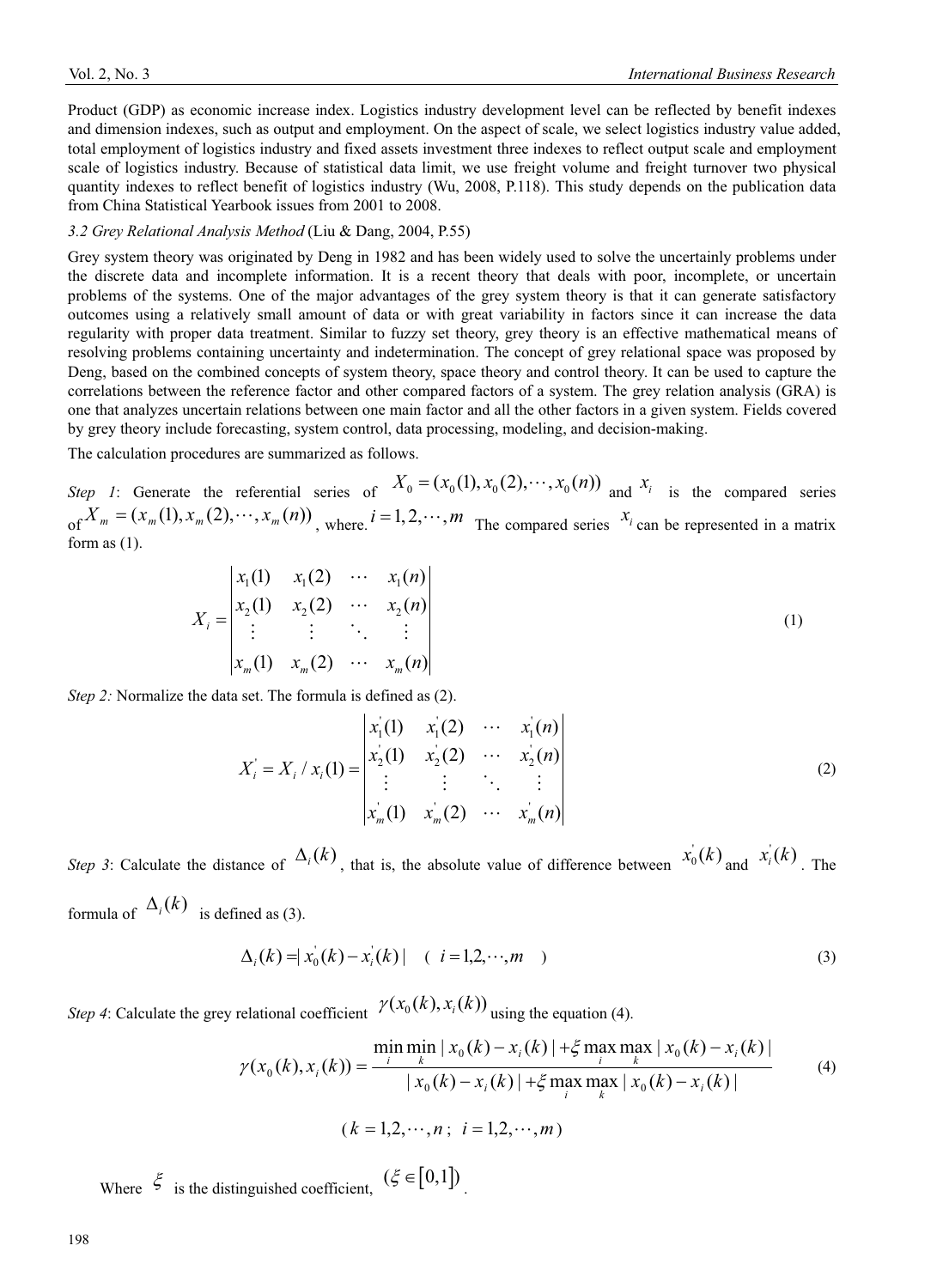*Step 5*: Calculate the degree of grey coefficient. The grey relational grade is defined as (5).

$$
\gamma(X_0, X_i) = \frac{1}{n} \sum_{k=1}^n \gamma(x_0(k), x_i(k)) \quad (i = 1, 2, \cdots, m)
$$
\n(5)

According to the results of GRA, if any alternatives has highest grey relational grade, then it is the most important or optimal alternative.

#### **4. Empirical Analysis**

Logistics industry development has a close relationship with economic increase. This paper selects six indexes to analyze the relation of logistics industry development and economic increase, they are logistics industry value added, total employment of logistics industry, new fixed assets investment, freight volume, freight turnover and GDP.

Based on analysis demand, we select GDP as referential series of dependent variable, and select logistics industry value added, total employment of logistics industry, new fixed assets investment, freight volume, freight turnover as compared series of independent variable. By normalizing the data set with standardizing method, we can obtain the normalized referential series. (see Table 1)

From Table1, Difference sequences are:

 $\Delta$ 1= (0, 0.0099, 0.0033, 0.0846, 0.1012, 0.0879, 0.1102, 0.1446)  $\Delta$ 2= (0, 0.1503, 0.2813, 0.4431, 0.7027, 0.9671, 1.2056, 1.5688) ᇞ3= (0, 0.1436, 0.1573, 0.5862, 0.6720, 0.6860, 0.8612, 1.0680) ᇞ4= (0, 0.0735, 0.1210, 0.2175, 0.3555, 0.4762, 0.6367, 0.8400)  $\Delta$ 5= (0, 0.0288, 0.0692, 0.1538, 0.0446, 0.0358, 0.1315, 0.2268)

Where,  $\triangle$ max = 1.5688,  $\triangle$ min= 0,  $\zeta$  = 0. 5, we can get table of correlation coefficient, (see Table 2).

As can be seen from table 2, the grey relational degree of logistics industry value added, total employment of logistics industry, new fixed assets investment, freight volume, and freight turnover are all bigger than 0.6, close to 1, which indicates that all the six indexes have greater impact on GDP. The most important factor is logistics industry value added, second is freight turnover, the influence degree of total employment of logistics industry and new fixed assets investment on national economy are relatively small.

#### **5. Conclusion and advice**

Through the correlation research of Chinese logistics industry and national economy increase, we can see that logistics industry value added, total employment of logistics industry, new fixed assets investment, freight volume, and freight turnover have greater impact on economic increase, the two most important factors are logistics industry value added and freight turnover. Logistics industry value added is part of logistics scale, and freight turnover is part of logistics efficiency. This indicates that both the enlargement of logistics scale and the increase of logistics efficiency can bring tremendous influence on the development of national economy.

Total employment of logistics industry is the minimum influence factor on national economy among the six measuring factors. Logistics industry of China is very short of professionals now. Just increasing the employment amount cannot meet the demand of the rapid development of logistics industry. Besides the increase of employment amount, we should pay more attention to improve the quality of employees. From the aspect of school education, we need reform the logistics professional education method, considering market demand, adjusting the curriculum, and innovating practice manner, to link the talents education well with the jobs needs. On the other hand, we should pay attention to the training for the current logistics employees, let them learn by doing in their jobs, increase their consciousness and ability of customer service.

New fixed assets investment of logistics industry is a relatively small influence factor on national economy too. Logistics industry development needs to increase the investment in fixed assets to construct logistics infrastructure. On the other hand, utilizing existing facilities effectively and improve their efficiency are more important. At the present time, the global economy is depressing, China is implementing economic stimulus plan. Logistics industry is one of the ten industries of revitalization plan, there will be a lot of logistics infrastructure projects. Therefore, both national and local governments should plan ahead to avoid repeated construction, and to lay a solid foundation to increase the utilization efficiency of logistics infrastructure.

#### **References**

Deng, Julong. (1997). The foundation of grey system theory. *The Journal of Grey System,* (1): 40.

Huang, Hai. (2005). Discussing About the Relationship between Logistics Industry and Economy Development.